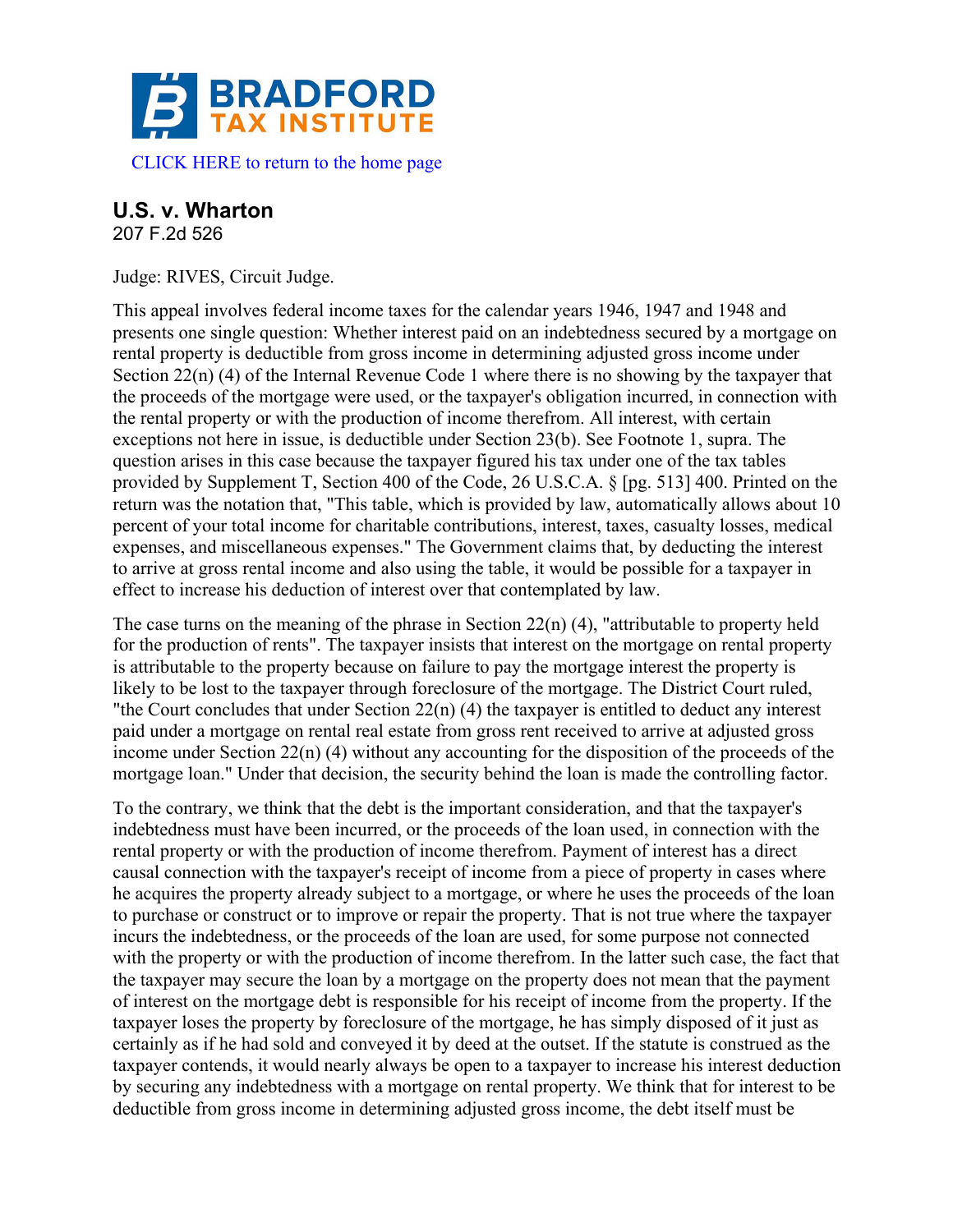connected with the property or with the production of income therefrom. While the statute is clear, we think, without resort to legislative history, we believe further that the legislative history does sustain the same view. 2 The judgment is accordingly reversed and the cause remanded for further proceedings consistent with this opinion.

Reversed and remanded.

1 "§ 22. Gross incomes.

\*\*\*\*\*\* "(n) Definition of 'adjusted gross income'. As used in this chapter the term 'adjusted gross income' means the gross income minus-

\*\*\*\*\*\* "(4) Deductions attributable to rents and royalties. The deductions (other than those provided in paragraph (1), (5), or (6) allowed by section 23 which are attributable to property held for the production of rents or royalties;

\*\*\* ."

26 U.S.C.A. § 22.

"§ 23. Deductions from gross income. In computing net income there shall be allowed as deductions:

\*\*\*\*\*\* "(b) Interest. All interest paid or accrued within the taxable year on indebtedness, except on indebtedness incurred or continued to purchase or carry obligations (other than obligations of the United States issued after September 24, 1917, and originally subscribed for by the taxpayer) the interest upon which is wholly exempt from the taxes imposed by this chapter.

\*\*\* "

26 U.S.C.A. § 23.

2 In explaining the statute, the House Ways and Means Committee said [H. Rep. No. 1365, 78th Cong. 2d. Sess., p. 23 (1944 Cum.Bull. 821, 839)]:

 $\mathbf{u}$ 

\*\*\* taxes and interest are deductible in arriving at adjusted gross income only as they constitute expenditures attributable to a trade or business or to property from which rents or royalties are derived. The connection contemplated in this statute is a direct one rather than a remote one." (Italics supplied.)

The Senate Finance Committee Report elaborated somewhat further, saying [S. Rep. No. 885, 78th Cong., 2d Sess., p. 25 (1944 Cum.Bull. 858, 878)]:

 $\mathbf{u}$ 

\*\*\* the term 'attributable' shall be taken in its restricted sense; only such deductions as are, in the accounting sense, deemed to be expenses directly incurred in the rental of property or in the production of royalties. Thus, for this purpose, charitable contributions would not be deemed to be expenses directly incurred in the operation of a trade or business, or in the rental of property or in the production of royalties, so as [pg. 514]to be within the provisions for either clause (1) or clause (4)." (Italics supplied.)

Another excerpt from the same report reads: